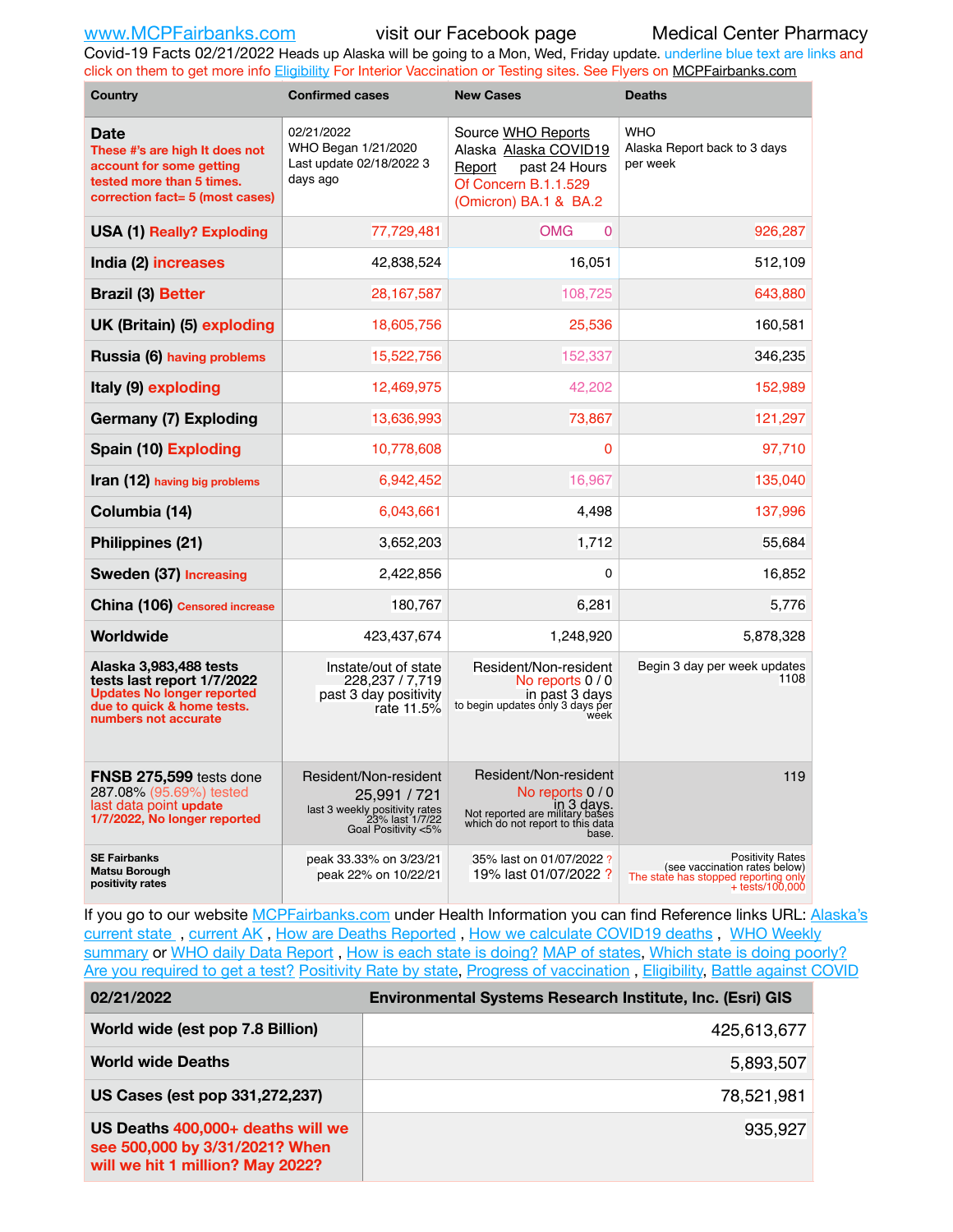Current worldwide concern are South Africa, Hungary, Austria, Germany, France, Spain, Netherlands, Belgium, UK, and Canada.

Impact of COVID-19 on the US Healthcare system

Estimated US Population 331.3 million 52.80%(est) with home tests (52.72%) have been tested (1.57 Billion tests have been run) Estimated 5% of US population will test positive for Covid-19 16.56 million (currently 78.5 Million (23.72%) that have tested positive vs Alaska (30.03%) we have currently tested an set 1.57 Billion based on 78.5 million that have tested positive discount some of these numbers by 80% to account for multiple testing of same person. If 8% will require hospitalization of the 16.56 million positive cases, we would need 1.325 million beds. Estimated by the American Hospital Association there are 800,000 staffed beds available.

The US has 2.8 hospital beds per 1000 our needs could be 56, China had 4.3, Italy 3.2, South Korea 12.3

The USNS Mercy and Comfort added 2,000 staffed beds, not ICU Of these estimated to be admitted to ICU 860,000. to ICU beds

 The Needs The US has 16,000 ICU beds we have 68,000-85,000 beds US could need 299,000beds with ventilators  $\leq 16,000$  ventilators

**Summation:** Estimated needs could be 1.325 million hospitalized beds for just COVID-19 patients alone. If positives represents 5% of test run, then approximately 1.57 Billion have been tested, we have no idea how many tests have been run or how many multiple tests conducted on the same person, resulting in 78.5 million positive tests run with 935,927 total deaths with 2,773 deaths in the past 3 days, ave 1,312/day. In AK, with 228,237 positive cases 30.03% of Alaska, 3,574 hospitalizations, and 1,108 deaths. Hospitalization rate is 1.57% of those that test positive, Death Rate 31% of those hospitalized. Those >60 y/o represent 15% of positive cases, yet represent 80% of deaths. 914,984 vaccines given equal approximately 432,746 (56.94%) completed series and 482,238 (63.45%) vaccinated once of population, Booster 180,750 (23.78%).

Normal ICU stay 5-7 days, estimated ICU stay for COVID-19 2-3 weeks and they could tie up a ventilator for that length of time also, helping only 1/3 as many patients.

This is why we need to flatten the curve by social spacing and only essential travel.

Expected Death (these are just estimates based on other countries) if 5% of the US Population (16.56 million) test positive we are now at 29.137 million positive (8.8%) and if

1% die = 165,600 people

2% die = 311,200 people

3% die = 496,800 people

6% die = 993,600 people obviously we have passed the 1.325 million positive cases we are at 38.176465 million so if 5% of the US population (16.56 million) test positive and 6% of those die = 993,600 deaths if no vaccine, or if 3.09% (511,704) will die, but we are 11.5% of the population, we know 1.65% die or 631,809 people. World wide death rate of positive tests actually 1.38% This has dropped. The US is at 935,927 1.19% of those actually tested positive, due to Omicron, that is 508% lower death rate than when we started in 3/2020 , started at 6%. But we are slipping Death % have gone from 1.67 to 1.82% to 1.59 to 1.19%. There are 7.8 Billion people in the world, 331.3 million live in the US (4.2% of the world's population) 23.72% have tested positive. The US deaths represents 15.88% of the world's death numbers and 18.45% of worldwide confirmed cases we should be at 4.2%. Interesting the US has access to the greatest health care in the world, yet experienced 1 death of 7 deaths worldwide or 15.84% of the worlds death yet represent only 4.2% of the population. What are we doing wrong?

In comparison to the flu in the US.

CDC Estimates. From 2010 to 2016, the flu-related death rate was between 12,000 and 56,000, with the highest season being 2012 to 2013 and the lowest being 2011 to 2012. Most deaths are caused by complications of the flu, including pneumonia or a secondary bacterial infection of the heart or brain. or 2,000 to 9,333 per year. In 2020 in the US has 19 million cases 180,000 hospitalized and 10,000 (0.052%) have died, typically it is 2% will die, compared to 1.19% with COVID19. 744.45% (US), 524.14% (Alaska), (not updated) (Fbks) are still too few to protect us from future outbreaks. Experts feel that we need either need people to get infected with the virus and develop antibodies or get vaccinated to create immune antibodies to protect us, that we need >65% of the population to have positive antibody tests and preferably 70-90%, one expert felt they would not feel confident til >85% were positive, to give assurance (herd immunity) in order to go without masks and social distancing. NY City seems to have the highest number at 20%. Testing is so important. Currently we are testing at 71.04 Million tests per month. At this rate to test everyone once it will take 4.62 months or over 0.39 years. To test 3 times it would take 13.85 months or almost 1.17 years still from now

The [Flu](https://lnks.gd/l/eyJhbGciOiJIUzI1NiJ9.eyJidWxsZXRpbl9saW5rX2lkIjoxMDMsInVyaSI6ImJwMjpjbGljayIsImJ1bGxldGluX2lkIjoiMjAyMTAyMjYuMzYwNDA3NTEiLCJ1cmwiOiJodHRwczovL3d3dy5jZGMuZ292L2ZsdS93ZWVrbHkvb3ZlcnZpZXcuaHRtIn0.ePMA_hsZ-pTnhWSyg1gHvHWYTu2XceVOt0JejxvP1WE/s/500544915/br/98428119752-l) (Influenza kills approximately 1-2% of those infected ([1.6% positivity in Alaska](http://dhss.alaska.gov/dph/Epi/id/SiteAssets/Pages/influenza/trends/Snapshot.pdf) zero deaths for flu), SARS killed 800 people total, COVID19 appears to kill 1.19% (935,927) of those that test positive (23.72% of US COVID) or 40.5% less deadly than the flu and yet seems to be more contagious. (Seems to spread more readily) [Flu rates dropped from 300 to single digits this year](https://lnks.gd/l/eyJhbGciOiJIUzI1NiJ9.eyJidWxsZXRpbl9saW5rX2lkIjoxMDEsInVyaSI6ImJwMjpjbGljayIsImJ1bGxldGluX2lkIjoiMjAyMTAyMjYuMzYwNDA3NTEiLCJ1cmwiOiJodHRwOi8vZGhzcy5hbGFza2EuZ292L2RwaC9FcGkvaWQvUGFnZXMvaW5mbHVlbnphL2ZsdWluZm8uYXNweCJ9.oOe3nt2fww6XpsNhb4FZfmtPfPa-irGaldpkURBJhSo/s/500544915/br/98428119752-l) note the start of mask wearing impacted flu numbers. Alaska has 228,237 so far 25,991 in Fairbanks or 1 of every 9 of Alaskans, and with 119 of 1108 deaths 1 in 9, the first case was transient foreign airline crew member. Interesting, the Source of Alaska's SARS-Cov2 virus originated not from East Asia by travelers or the west coast (Washington where it was first observed) , but came from the east coast of the US, and they were inoculated first from Europe, accordingly from New York's Governor and CDC. Currently 41 Variants known, only 15 of major concern in the US. (Europe's (china's)) Primary, plus an Ohio variant (COH.20G/501Y), California, [UK](https://www.cdc.gov/coronavirus/2019-ncov/transmission/variant-cases.html) (B.1.1.7), (7) South African (1.351), South African (Omicron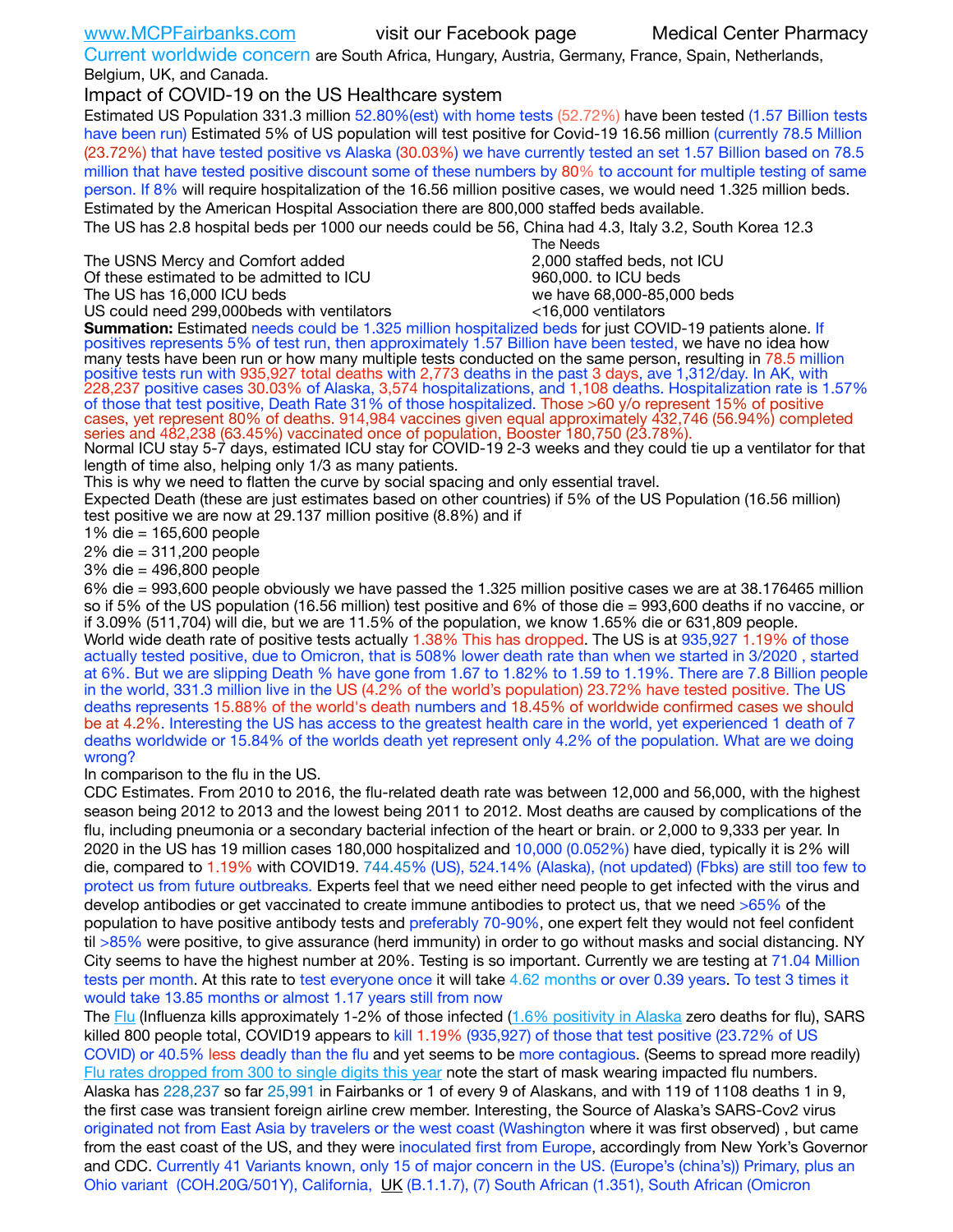B.1.1.529), India (Delta), Delta-Plus, Peru (Lambda(C.37)), Mu (Columbia) and (2) Brazil (P.1) Omicron, we have seen 7, Europe's (China) [variant,](https://www.webmd.com/lung/news/20210318/cdc-who-create-threat-levels-for-covid-variants?ecd=wnl_cvd_031921&ctr=wnl-cvd-031921&mb=kYbf7DsHb7YGjh/1RUkcAW0T6iorImAU1TDZh18RYs0=_Support_titleLink_2) UK, India (delta) now representing 4.6% was 97%% of new tests, now <2%, now Omicron BA.1 now 98%), watching for Omicron BA.2 Alaska so far, the last 6 in particular as they have a 50% increase in transmissibility vs 20% in the others over the China variant, the delta variant is 50% more transmissible than the UK (B.1.1.7)version, Omicron may be 500% more transmissible than delta, now Omicron BA.1(98%). For the latest in [Variance issues in Alaska.](https://experience.arcgis.com/experience/af2efc8bffbf4cdc83c2d1a134354074/) [Nationally Variant changes](https://covid.cdc.gov/covid-data-tracker/#variant-proportions).

**Best practice protection** is good personal Hygiene do not touch eyes, nose, mouth, wash hands frequently for at least 20-30 seconds, before you touch your face, and observe personal spacing of 6-18 feet. Remove your shoes in your house, frequently clean surface areas, let the cleaner sit 15-20 sec before wiping off. **We are recommending to wear any kind of mask.**

Drug treatment is being researched, but as yet not been verified, only suggested, 2 in the wings. Best to isolate those sick and isolate those most susceptible (old and preconditioned with risk factors)

**Risk factors:** Cardiovascular disease (56.6%), Obesity (41.7%), Diabetes (33.8%), age >60, respiratory problems, especially smokers or those who vape, High Blood Pressure.

One episode in China, a man tested negative for 27 days before showing symptoms. So Isolation may want to be considered up to 4 weeks not just 10-14 days.

Italy 1 in 10 positive cases admitted to ICU due to Hypoxic failure requiring mechanical ventilation. In NY it was 1 in 7 that required hospitalization, of the 5700 hospitalized 2634 were discharged (79% (2081)) or added (21%(553)), 9 in 10 put on a ventilator died.

Public policy development and education is important.

## **How Long does Covid-19 stay on objects**



making progress, [60%](https://www.jhsph.edu/covid-19/articles/achieving-herd-immunity-with-covid19.html) to [barely qualify](https://www.nature.com/articles/d41586-020-02948-4) to be safe, and [70-90%](https://www.mayoclinic.org/herd-immunity-and-coronavirus/art-20486808) to be assured we will not see a second wave of sickness. Some experts will [not feel safe til we are at 85%](https://www.bannerhealth.com/healthcareblog/teach-me/what-is-herd-immunity). See bottom of last page to see how and where in Alaska do we and each of the boroughs stack up, compared to other states and the nation. Three types of clinical laboratory COVID-19 or SARS-CoV-2 tests are being developed:

safe, we need at least 25% to see if we are

Molecular Gene sequencing (current method), Viral antigen (testing parts of the virus), Host antibody tests (serology). They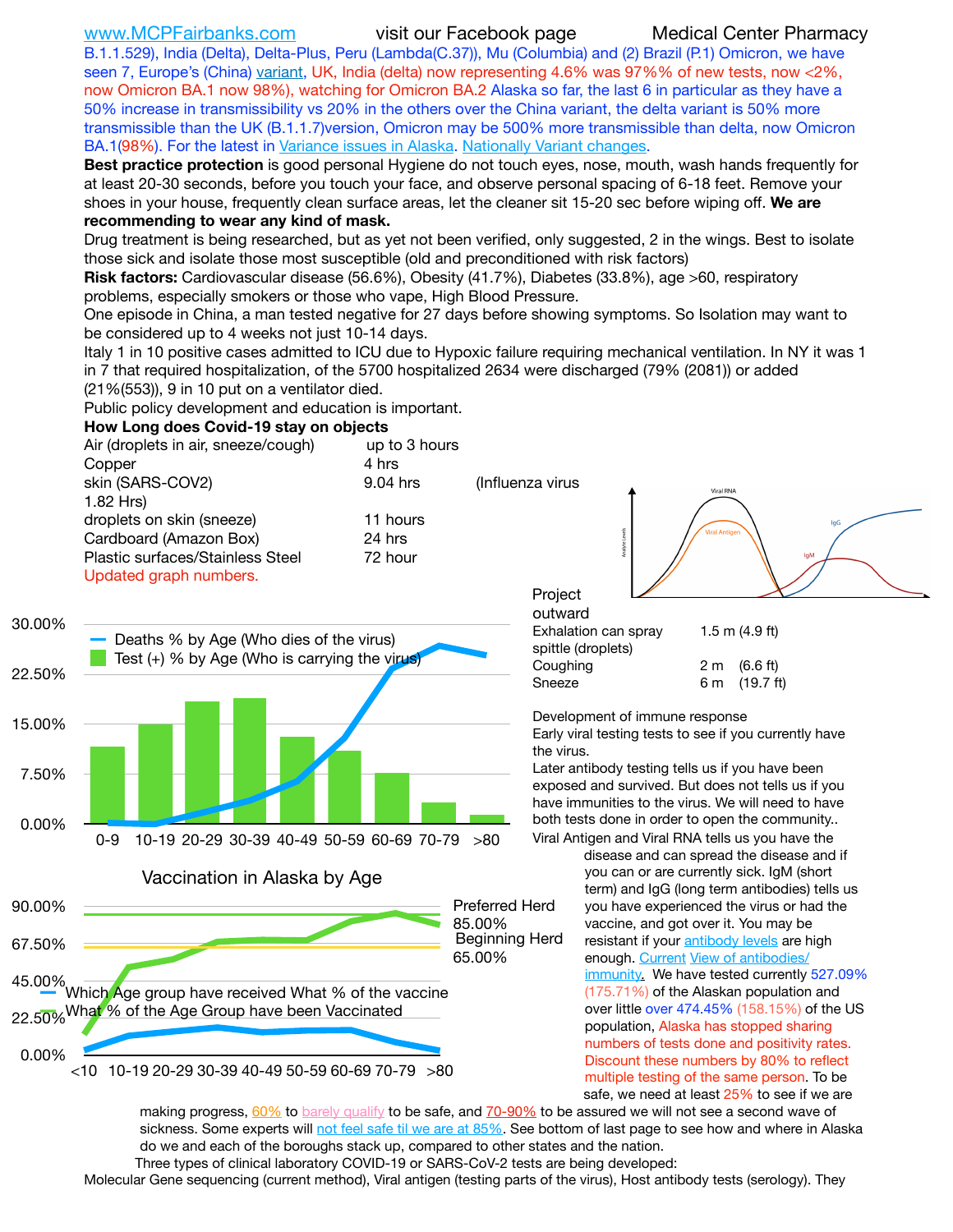detect the virus in different ways.

Mask & [Mask Usage:](https://www.nationalgeographic.com/history/2020/03/how-cities-flattened-curve-1918-spanish-flu-pandemic-coronavirus/) N95 filter out 95% of the particles in the air 3 microns in size or larger.

Mold sizes are about10-12 microns in size. Bacteria are larger, so is dust, Gas molecules and viruses are smaller. PM2.5 are 2.5 microns in size. So are smoke particles & air pollution in Fairbanks.

**Viruses** can be 1 micron in size, 0.3 micron in size, or 0.1 microns in size, so they **will pass right through**. **We recommend wearing any mask, the mask may provide up to 5 times the protection** ver **wearing no mask at all**. It still **does not protect** the wearer from contracting the infection, it **can inhibit** the spreading, something is **better than nothing at all**.

**Remember there is a clean side ( the side towards you) and a dirty side,** the side to the contaminated air is dirty. If you are COVID positive then this is reversed. When handling the mask, do not touch the dirty side and then touch your face, Wash properly your hands first after touching the dirty side before touching your face. If you are infected the dirty side is the inside surface of the mask.

Wash your homemade mask in hot water wash >133F (for at least 10 minutes) and rinse to sanitize with high heat >133F Plus and a weak bleach or peroxide (not Both) the mask. Daily if possible. If you are a

| <b>Conflict</b>                                          | Combat<br><b>Death</b> | Past <sub>3</sub><br>days |  |  |  |
|----------------------------------------------------------|------------------------|---------------------------|--|--|--|
| <b>Revolutionary War</b>                                 | 8,000                  |                           |  |  |  |
| Civil War                                                | 214,938                |                           |  |  |  |
| World War I                                              | 53,402                 |                           |  |  |  |
| World War II                                             | 291,557                |                           |  |  |  |
| <b>Korean Conflict</b>                                   | 33,686                 |                           |  |  |  |
| <b>Vietnam</b>                                           | 47,424                 |                           |  |  |  |
| <b>Gulf War</b>                                          | 149                    |                           |  |  |  |
| Afghanistan                                              | 1,833                  |                           |  |  |  |
| Iraq                                                     | 3,836                  |                           |  |  |  |
| 1918 Flu                                                 | 675,000                |                           |  |  |  |
| 9/11 deaths                                              | 2,977                  |                           |  |  |  |
| <b>COVID19 deaths</b><br>from 1/20/2020 to<br>02/21/2022 | 923,9779<br>35927      | 2,773                     |  |  |  |

frontline health care provider with a

homemade fabric mask 2 hours. Do not touch the dirty side.

**Mask usage: 5/13/21 While the CDC** has changed it's recommendations for those who have gotten vaccinated to go mask free, except on Mass Transportation such as buses and airline, or when in crowded situations, like concerts.

Those that have not been vaccinated are still advised need to wear a mask, they are now the population at risk.

The risk has now increased for those nonvaccinated folks. They no longer have the masked people in the community to protect them. While those who have been vaccinated will not get sick or as sick. They can still pass, much more easily without the masks, the virus to those who have not been vaccinated to make them sick.

Therefore, it is even **more imperative** that those that have not been vaccinated, wear a mask to protect themselves, or get vaccinated. The sea of those with the potential to have the virus now are those <12  $y$ /o of age, those  $> 12y$ /o who have not been vaccinated, or those who have been vaccinated and are transitory carriers. Currently, this is about 50% of the US population and about 60% of the Alaskan population. And about 80% of all children under 18y/o at this moment.

**Alcohol solutions** should be 60-80% alcohol **70%** is optimal. **Keep wet and rub 30 seconds**, or Happy Birthday song sung 3 times. **Hydrogen peroxide diluted to 2%** or 4 teaspoonful per quart of water (20ml per 946ml) Bleach the same ratio **Vinegar and ammonia are good cleaning agents, but not disinfectants**. **Do not mix** any of these agents together, toxic fumes can result. **Disinfectants, in order to be effective**, should remain on the applied surface, to be cleaned moist **(wet) for 30 seconds to 4 minutes** depending on material. Caution may dissolve glue or adhesives or bleach and discolor items, check with manufacturers. Do not let it get inside electronic devices. UV (10 minutes), [UV light](http://www.docreviews.me/best-uv-boxes-2020/?fbclid=IwAR3bvFtXB48OoBBSvYvTEnKuHNPbipxM6jUo82QUSw9wckxjC7wwRZWabGw) only kills where it can see.

# **Myths**

Taking hot baths, using colloidal silver, eating garlic soup, gargling with bleach are not proven to be effective. We have already seen using chloroquine taking the wrong form in the wrong dose can be fatal, one death and one critically injured. (see Arizona couple after listening to the past-president)

**We have heard of all kinds of cures.** To date there is no curative or preventative treatments, only supportive therapy. At this point there is **no proof** that Quinine, zinc, Hydroxychloroquine, Chloroquine, Ivermectin, or Vitamin C or D works. As they say wives-tale at best, irresponsible reporting most likely. We have seen no information that they work. There have been ineffective dosing issues, over-dosing issues, permanently killing the senses of smell or taste, inappropriate usage, cardiac arrhythmias, and death from the usage of these agents have been reported.

The virus may die out with heat of summer, or cold weather, this is a myth, There are a couple of studies at show the virus can withstand 98F. We know the body tries to use up to 104F to potentiate our immune system, to kill viruses. Taking NSAID, Aspirin, Ach-Inhibitors, Arb's and you get the COVID-19 infection are not contraindicated and no clinical evidence that says you should stop any of these classes of medications. It would be misguided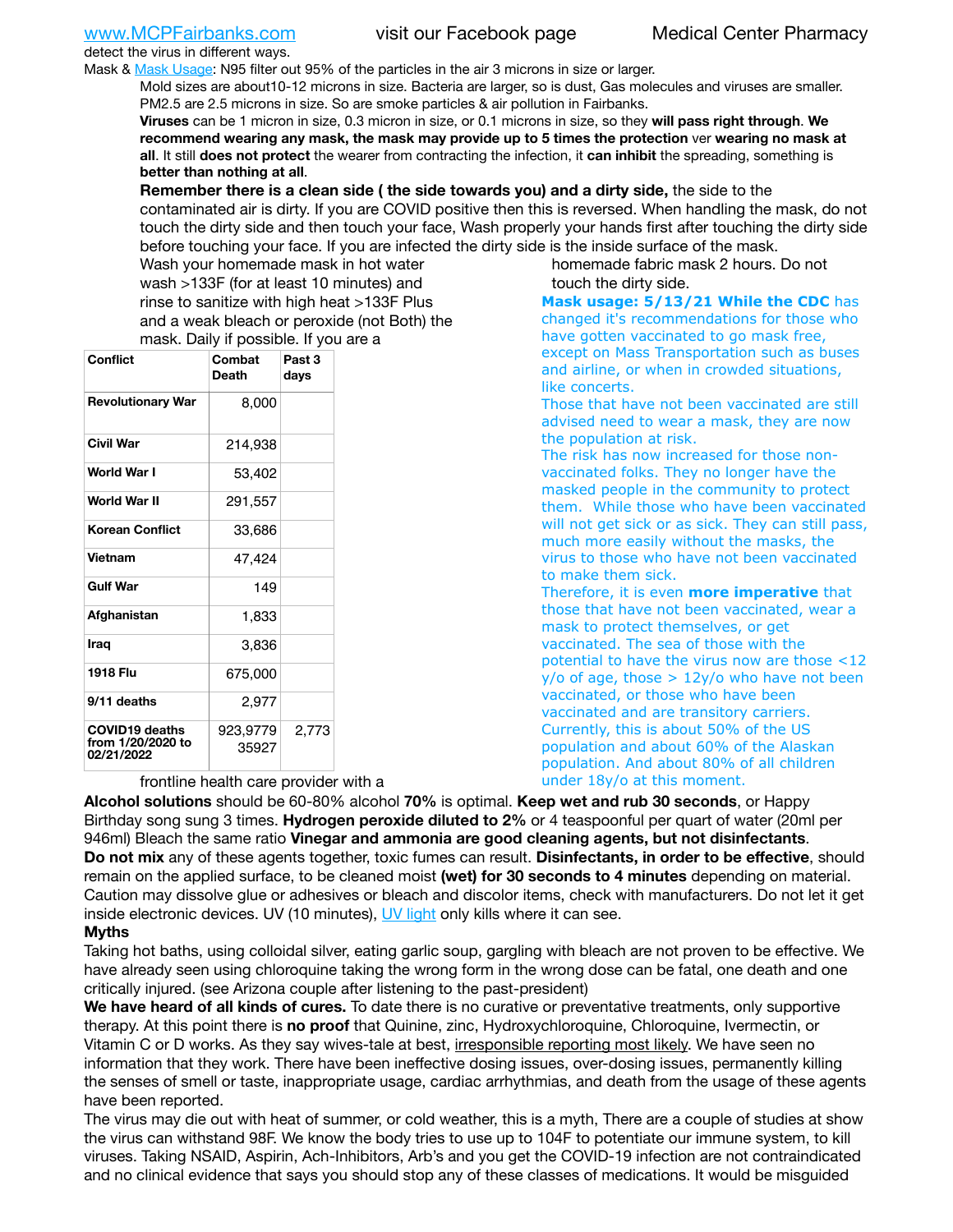and ill advised if you did so, In other words, Unless your doctor makes changes, keep taking your medications unless told to do otherwise.

**Vaccine Myths and Fake information:** There are no microchips, tracking devices, fetus tissue, at all in the vaccines. Vaccines will not and can not change your DNA., It can not change the fertility of men or women. It seems to be safe to the fetus and pregnant women. You should continue to wear a mask til we get to Herd Immunity levels, but can remove masks if you are outdoors, but not at concerts where you are close together. You should still get vaccinated complete series) even if you got COVID. If you have some of the co-morbidities, it is important that you do get vaccinated, the side effects of the vaccine will be milder and survivable than getting COVID. When you have questions, ask a pharmacist or your doctor.

As of 12/21/20, DHSS was aware of 11 reports regarding possible allergic reactions from Alaska's hospitals to CDC: Bartlett Regional Hospital (8), Providence Alaska (2) and Fairbanks Memorial Hospital (1). Two were identified as anaphylaxis and one of those resulted in hospitalization for ongoing monitoring. In the other three cases, symptoms were mild and not considered anaphylaxis. the hospitalized patient has been discharged and is doing well. The CDC said there appears to be no obvious geographic clustering of these reactions, nor was a specific production lot involved. People who experience anaphylaxis after the first dose should not receive

a second dose, according to CDC recommendations. For being one of the first states in that nation to start vaccinating, those <16y/o, we have slowed down vaccinations to where we are now way behind. More people are getting sick more frequently. Soon we will have more deaths. Due to vaccination resistance, Alaska has pushed itself into near last place, in the nation, as to when we will reach "herd immunity". This is the date when we can safely remove our masks and other restrictions.

Check our website [www.MCPFairbanks.com](http://www.MCPFairbanks.com) for the 13 testing sites in the interior of Alaska.

**Who is eligible now?** All Alaskans >5 y/o, can receive the Pfizer vaccine and those >16 y/o can receive all of the other vaccines, all visitors can get vaccinated. Johnson and Johnson, has been reinstated, but I would caution not to give it to women 12-50 years old. Booster available >16y/



o. For details about eligibility, to find a provider visit **[covidvax.alaska.gov.](https://lnks.gd/l/eyJhbGciOiJIUzI1NiJ9.eyJidWxsZXRpbl9saW5rX2lkIjoxMDYsInVyaSI6ImJwMjpjbGljayIsImJ1bGxldGluX2lkIjoiMjAyMTAxMjguMzQwODU3NjEiLCJ1cmwiOiJodHRwOi8vZGhzcy5hbGFza2EuZ292L2RwaC9FcGkvaWQvUGFnZXMvQ09WSUQtMTkvdmFjY2luZS5hc3B4In0.-Xwhl42jAWOMS7ewfS85uxwrwjohCso3Sb81DuDKtxU/s/500544915/br/93796640171-l)** for vaccination sites or call 1-907-646-3322 for questions [covid19vaccine@alaska.gov](mailto:covid19vaccine@alaska.gov?subject=COVID19%20Vaccine%20questions) 9 am – 6:30 pm Monday - Friday and 9 am-4:30 pm Saturday and Sunday. You may be put on hold, but you will not need to leave a message for a return phone call if you call within business hours. Keep these tips in mind when scheduling. checkout our website [www.MCPFairbanks.com](http://www.MCPFairbanks.com) Please keep these tips in mind when scheduling. Be sure to keep and save your proof of vaccination cards as you may need it for travel purposes in the future.

Gao Fu, the director of the China Centers for Disease Control, admitted on 4/10/2021 that the country's vaccines don't exactly give Covid-19 a knockout blow. One study from Brazil found that the vaccine from the Chinese company Sinovac was 50.4% effective, compared to Pfizer's 97%. Fu said the government is looking for ways to boost effectiveness. Post Delta Expansion (November) without<br>the booster effectiveness rates for Pfizer and Moderma mRNA was down to 18.4% the booster brought it back up to 90%.

# Many Alaskans live with underlying health concerns

You can not change your age but you can affect change with other risk factors. Nov. 17, 2020 for more information check out [Alaska DHSS Insights](http://dhss.alaska.gov/dph/Epi/id/Pages/COVID-19/blog/20201117.aspx)

Epidemiologists within the Section of Chronic Disease Prevention and Health Promotion analyzed reports from about 8,500 randomly-selected Alaska adults who participated in the annual [Behavioral Risk Factor Surveillance System \(BRFSS\)](http://dhss.alaska.gov/dph/Chronic/Pages/brfss/default.aspx) telephone survey between 2016 and 2018. About 67% of Alaska adults — two out of three — have at least one of the following ongoing health concerns that have been shown to increase chances for serious illness from COVID-19:

- 46% of Alaska adults are current or former smokers
- 32% have obesity BMI >30.0
- 8% have type 1 or type 2 diabetes
- 6% have chronic obstructive pulmonary disease (COPD)
- 5% have heart disease or have had a heart attack
- 2% have chronic kidney disease

# **Older age and other health concerns can lead to COVID-19 complications**

The CDC lists other factors that increase chances for serious illness from COVID-19 infection. [Age is one of them](https://www.cdc.gov/coronavirus/2019-ncov/need-extra-precautions/older-adults.html). Even in the absence of any other risk factors, older age increases someone's chances of serious health problems related to COVID-19. In Alaska, about 15% of adults are ages 65 years or older. If you consider older age and underlying health conditions, 71% of Alaska adults are at increased risk for serious illness from COVID-19.